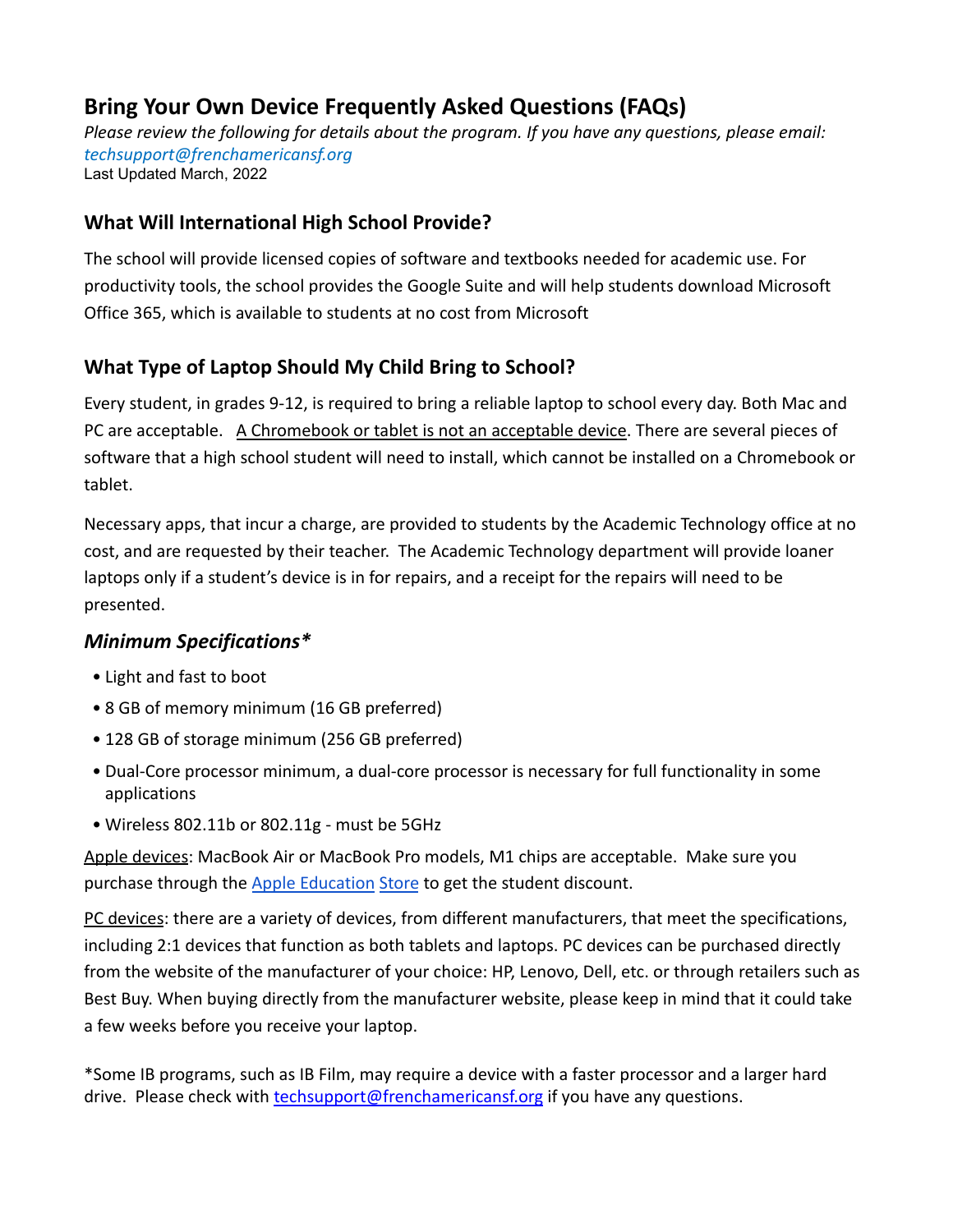#### **Do I Need to Install an Anti-Malware or Antivirus?**

We have found that the Mac operating system is less susceptible to viruses and malware. However, we highly recommend downloading Malwarebytes, available [here](https://www.malwarebytes.com/mac/) at no cost.

On PCs, ensure that Window Defender, which comes with your computer, is turned on and up to date at all times. With either device, please make sure the Internet browser is kept up to date.

### **Do I Need to Buy a Cover for the Laptop?**

We highly recommend that you purchase a cover for the laptop to protect it from damage. Look for a balance of protection, size and convenience.

### **What Happens If My Child's Laptop Gets Lost or Damaged?**

Your child's laptop is solely their responsibility. Typical laptop warranties do not cover accidental damage so we recommend that you buy insurance for accidental damage. Here is an [example](https://www.worthavegroup.com/) of an insurance provider..

We will provide a loaner laptop for students while their device is being repaired or replaced (for up to two weeks).

## **What Happens When My Child Forgets the Laptop at Home or Brings It to School Uncharged?**

We recommend, and will continue to remind students, to charge their computers each night and to always upload their work to Google Drive. There are several laptops available through the HS Office that can be used for a day or single period loan..

Given the variety of different laptops, the Academic Tech team will not be able to lend chargers.

### **What Happens If My Child's Laptop Needs Technical Support?**

The Tech team is available to help high school students with their technology needs. We will do a basic diagnosis and provide recommendations to students when possible, but we will not make any changes to the device.

### **Will Financial Aid Be Available?**

Yes. As a school we remain committed to inclusion and access. Financial assistance is available to help offset the cost of buying a laptop. Families in our Need-Based Financial Aid Program may request assistance in purchasing a device through our Device Support Program by clicking [here.](https://docs.google.com/document/d/1maNGyv8xKQqlnBQcQ8d00gmpbSJEfyDOt58yS9uZafs/edit)